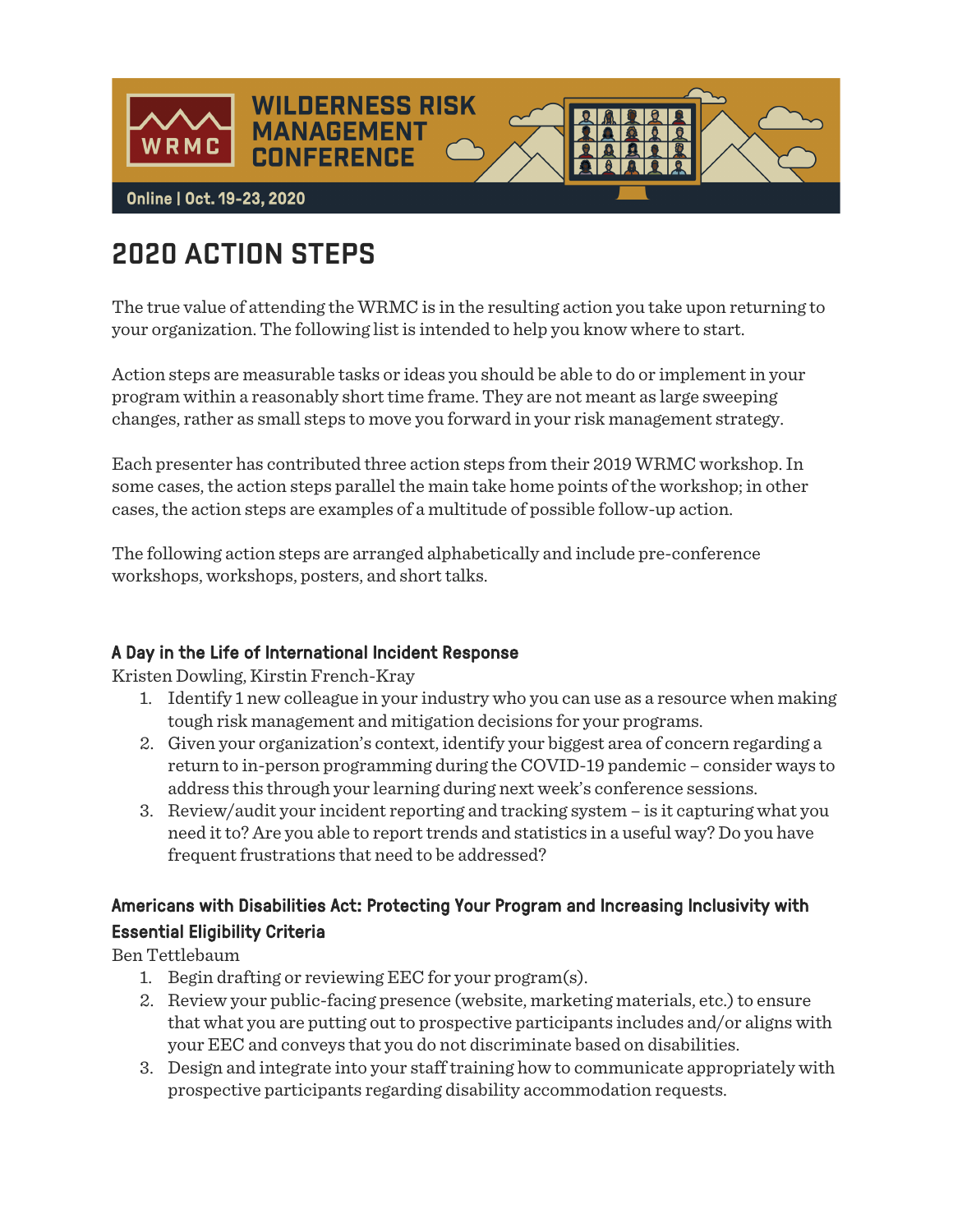#### Beyond Self-Care: Designing for Serious Resilience

Lorca Smetana

- 1. Evaluate the impacts of leadership resilience on the staff and staff resilience on the leadership team.
- 2. Evaluate and bring in improved communication within the organization for how well individual and organizational and mission needs are being addressed and met.
- 3. Evaluate your hiring practices for how they assess for and invite resilient candidates.

#### Behavioral First Responder Certification

Curt Davidson, Becca Wallingford Meier

- 1. Develop therapeutic intervention strategies for behavioral and mental health issues in the experiential education context.
- 2. Design an emergency response plan for various behavioral emergencies often found in experiential education settings.
- 3. Generate curriculum for internal staff training to mitigate and manage behavioral and mental health episodes.

#### Building and Evaluating Decision-Making Skills

Sarah Carpenter

- 1. Identify common decisions that are made in your program that can be simplified or systematized, i.e. assessing winter conditions in order to decide whether to travel on a slope or not.
- 2. Build a crisis response exercise to integrate into staff training.
- 3. Employ 1 new technique for evaluating decisions instead of outcomes at staff training and with students.

#### Building a Risk Management Information System (RMIS)

Rick Curtis

- 1. Implement the RASM model of Contributing Factor Analysis and Mitigating Factor Analysis to manage risk more effectively.
- 2. Learn how the Safety I framework and Safety II framework are complementary parts of an overall risk management plan. Determine when factors are 'in scope' allowing actionable steps to be implemented for managing risk or 'out of scope' limiting organizational response.
- 3. Understand the role that Incident Databases play in the collection and analysis of accident and near miss data through building Accimaps and Preventimaps and utilizing business analytics tools.

#### Creating and Maintaining a Just Culture in Your Organization

David Yacubian

- 1. Set up an anonymous survey with your staff to determine whether your organizational culture is closer to "Just" or one of "Blame".
- 2. Create a short scenario for your staff training that illustrates Just culture.
- 3. Brainstorm 3 areas that you can improve information exchange with staff/participants.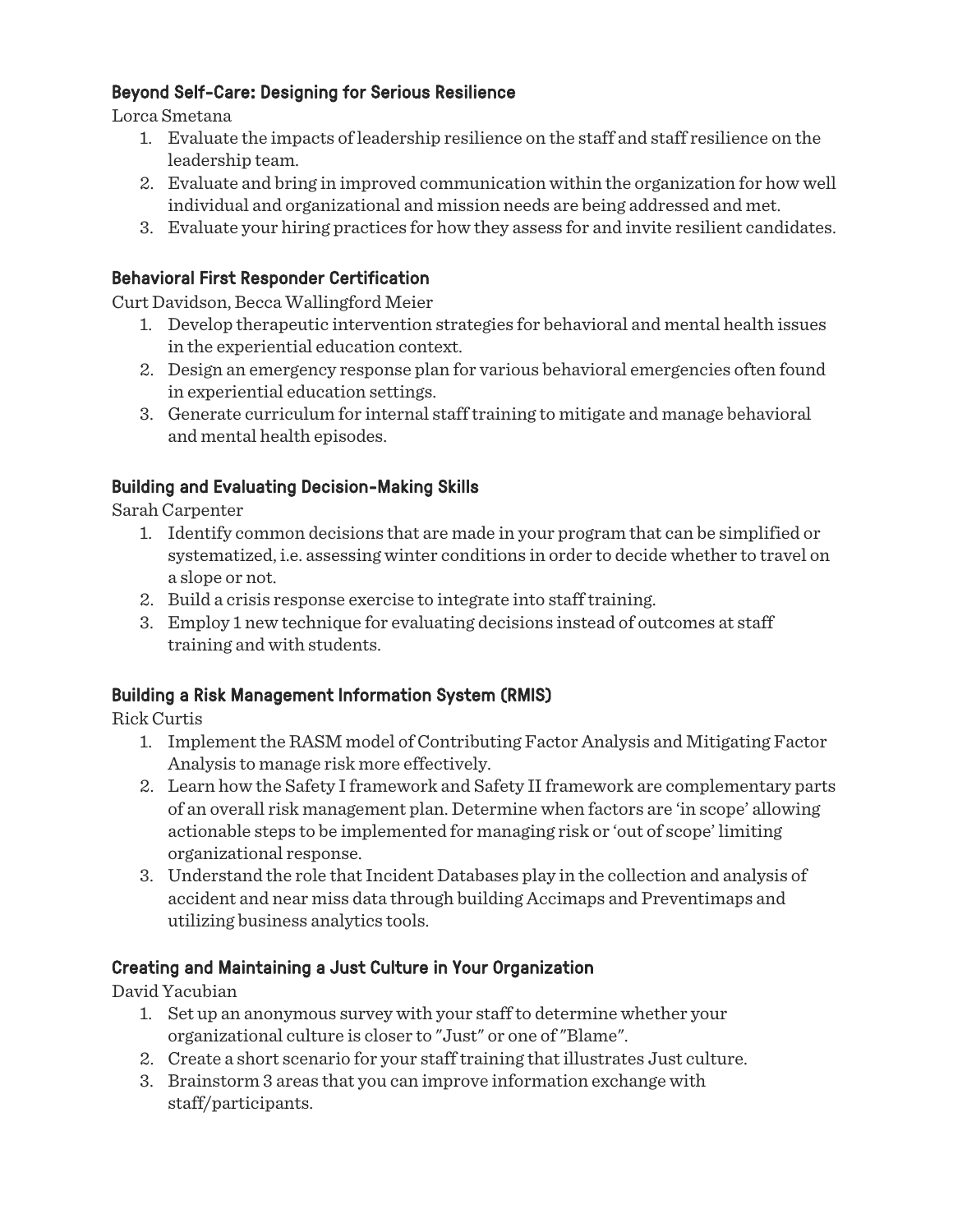#### Crisis Management: A Preplan in Action

Drew Leemon, Katie Baum Mettenbrink

- 1. Build or utilize a simple template to develop a crisis management plan.
- 2. Identify key players in your organization who will be involved with crisis management and assign roles and responsibilities.
- 3. Run a crisis drill to determine current areas of strength and areas that need improvement in your organization's existing crisis response capabilities.

#### Do You Know What You Don't Know: How Microaggressions and Bias Impact Programmatic Risk Management

Robin Chiles, Michael Davis, Chris Hagen

- 1. Self assessment of bias/ Audit of program staff training through a cultural humility lens.
- 2. An organizational assessment on how microaggression and bias impact programmatic risk management.
- 3. Integrate techniques into training for interrupting bias among staff and students.

## Evolving Hazards in a Different Landscape: Innovative Strategies for Developing and Running Programs Abroad

Bill Frederick, Catherine Hansen-Stamp

- 1. Create or re-think—and implement—a more comprehensive information acquisition strategy to identify critical factors and make better decisions in the evolving hazard landscape.
- 2. Foster communication and collaboration with vendors/partners, and structure agreements to fairly allocate risks, responsibilities, and liability.
- 3. Develop communication strategies/agreements with participants (and parents) to relay the uncertain and fluid reality of international travel, and their commitment to collaborate, cooperate, and accept changes on short notice—at any point.

# Exclusive Spaces: Managing Inherent Risks to Traveling as a Visibly Marginalized Group

Monique Dailey, Colleen McHugh

- 1. Plan a meeting to examine how your organization defines and responds to inclusion incidents.
- 2. Design a resource/training to strengthen staff ability to respond to microaggressions or discriminatory behavior.
- 3. Create a debrief resource that includes guidance for responding to inclusion incidents.

## From Chaos to Competency: Standardizing Your Training and Assessment

Julia Makowski, Amber Barnett

- 1. Identify 3-5 training gaps in their organization that may pose a risk to staff or students.
- 2. Clarify the skills, knowledge, or ability required for staff to run safe programming.
- 3. Plan assessments for staff competencies.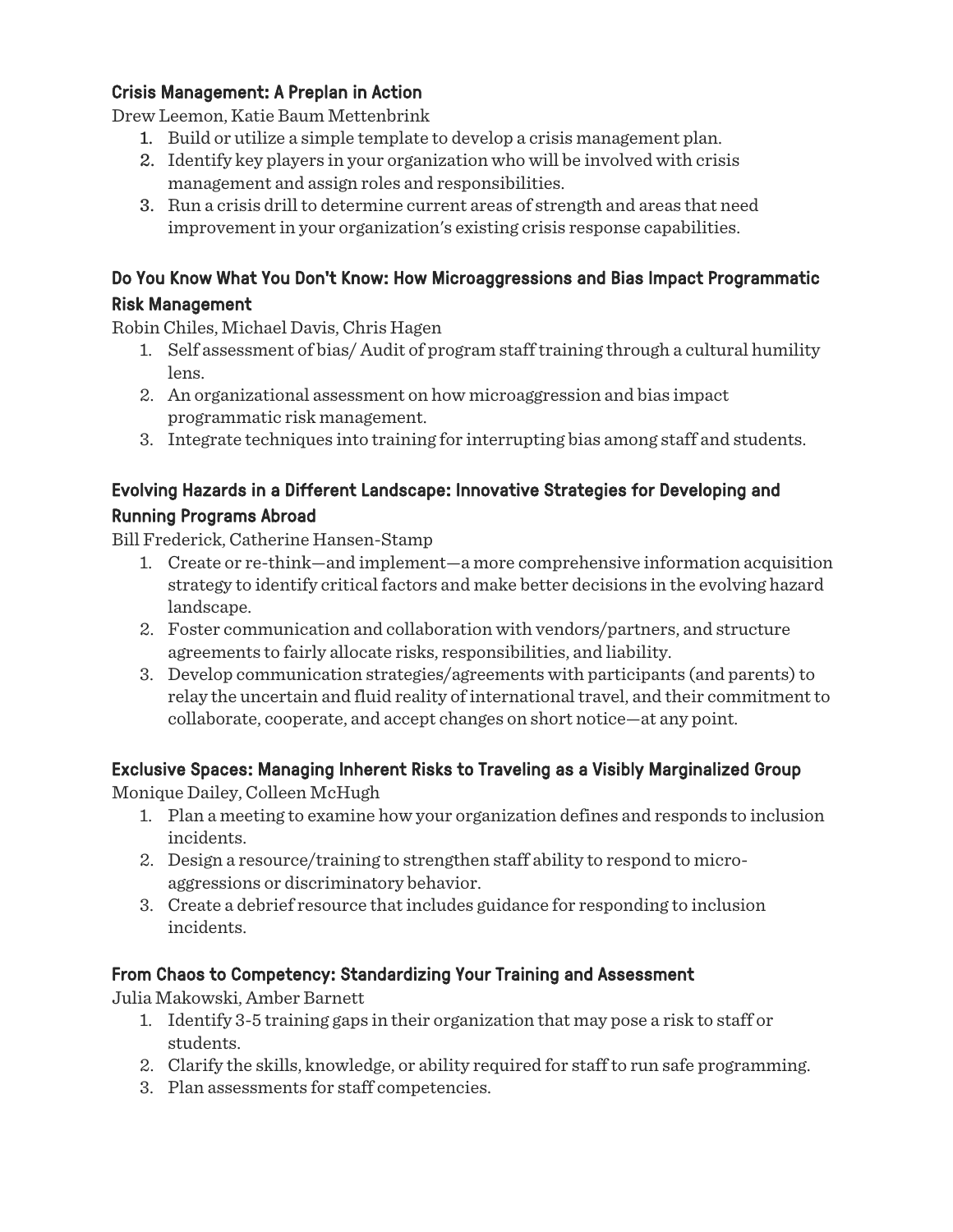#### Safety Differently! A Research-Based "New View of Risk Management"

Steve Smith

- 1. Identify 5 ways to share Safety Differently resources (articles, books, podcasts, etc) with your leadership team.
- 2. Identify 5 ways to apply the concepts of Safety Differently to your own program's policies, procedures, and training curriculum.
- 3. Identify 5 ways to apply Safety Differently to your organization's risk management tracking/metrics and incident reporting methodology.

#### Supporting Family and Staff During Critical Incidents

Suellen Sack

- 1. Assess your organization's principles and norms. Do they mirror your values?
- 2. Build a pool of potential family liaisons. Train and assess.
- 3. Re-evaluate your Emergency Response Plan to maximize support for family and staff: Examine your field-based response practices; Identify and connect with resources to assist with facilitating traumatic aftermath; Practice a significant incident fatality scenario with stakeholders. How might your ERP change when it is one of your own?

#### Supporting Near Miss and Expedition Trauma: The How of It

Brendan Madden, Laura McGladrey

- 1. Implement the Operational Stress Continuum to improve your organization's awareness of stress injuries.
- 2. Identify cultural changes that could be made at your organization to improve identification and treatment of stress injuries
- 3. Create plan for support tools such as Employee Assistance Plans or stressful incident support plans at your organization.

# The Long View: What Happens When You Actually Have to Try a Case to Defend Your Program

Tracey Knutson

- 1. A participant should walk out knowing, based on some evidence and case structure knowledge, what they would need to collect and assess and who they would need to contact in the aftermath of a critical incident so that they can defend themselves in the event of a critical incident.
- 2. Entities will have a heightened awareness of what the latest litigation traps are and how to avoid those traps through proactive understanding of the full defense process.
- 3. Entities will be able to take these issues back and examine their existing policies and procedures and practices as well as insurance coverages for areas that can and should be updated or revisited.

#### 2020 Wilderness Medicine Update

Dr. Seth Hawkins

1. Review all medical protocols matched against the Wilderness Medical Society clinical practice guidelines to determine and reconcile deviations.